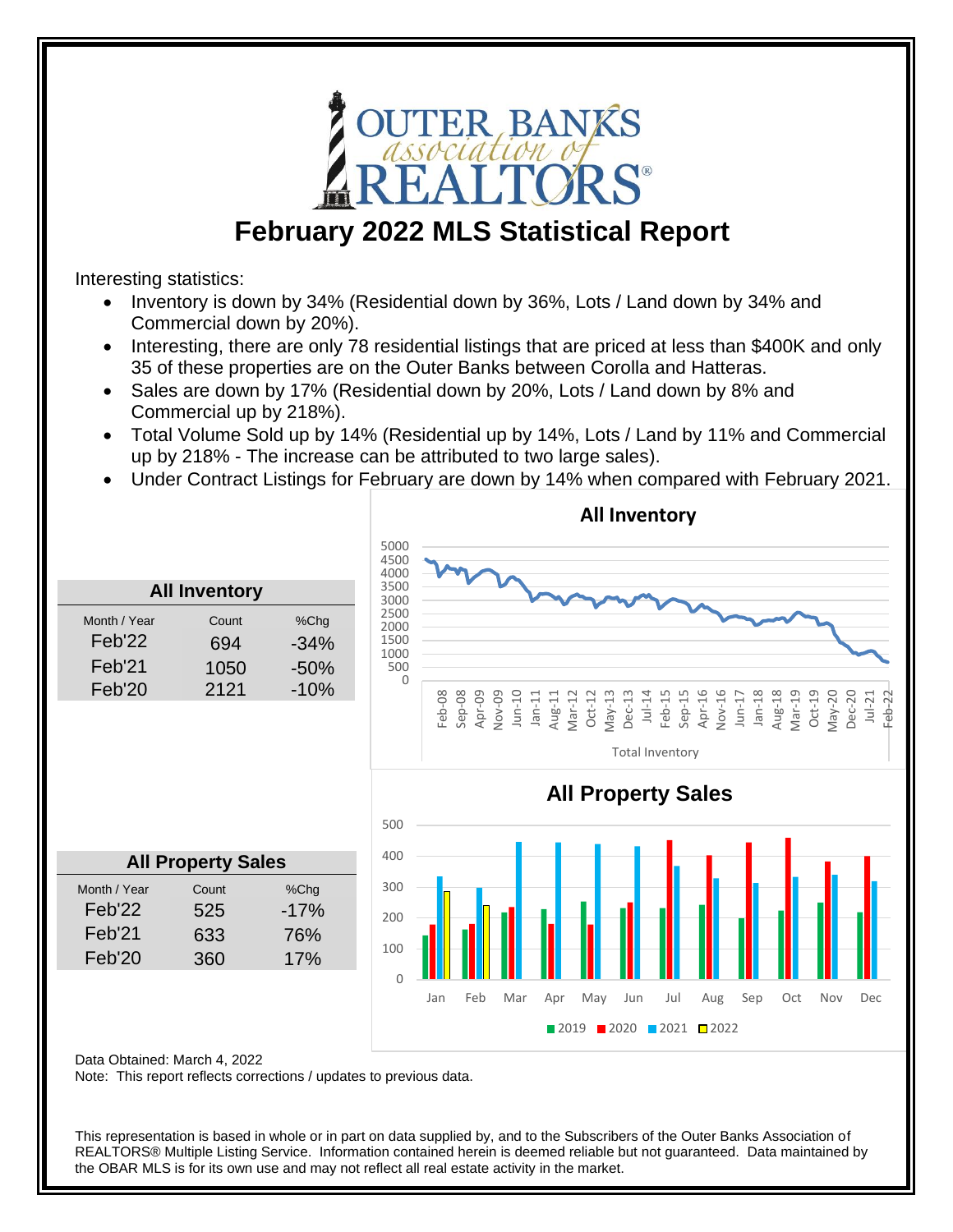## **OUTER BANKS AREALTORS**

## **Residential**

| <b>YTD Residential Sales</b> |       |        |
|------------------------------|-------|--------|
| Month / Year                 | Count | %Chq   |
| 2022                         | 401   | $-20%$ |
| 2021                         | 500   | 70%    |
| 2020                         | 294   | 21%    |
|                              |       |        |

### **Residential Median Sale Price**

| Month / Year | Count     | %Chq |
|--------------|-----------|------|
| 2022         | \$570,000 | 27%  |
| 2021         | \$450,000 | 27%  |
| 2020         | \$332,000 | 36%  |

| <b>Residential Inventory</b> |        |  |
|------------------------------|--------|--|
| Count                        | %Chg   |  |
| 261                          | $-37%$ |  |
| 413                          | $-69%$ |  |
| 1324                         | $-14%$ |  |
|                              |        |  |

### **Residential Average Days on Market**

| 2021 | $\tilde{\phantom{a}}$<br>022 |
|------|------------------------------|
|      |                              |





### **Residential Days on the Market**

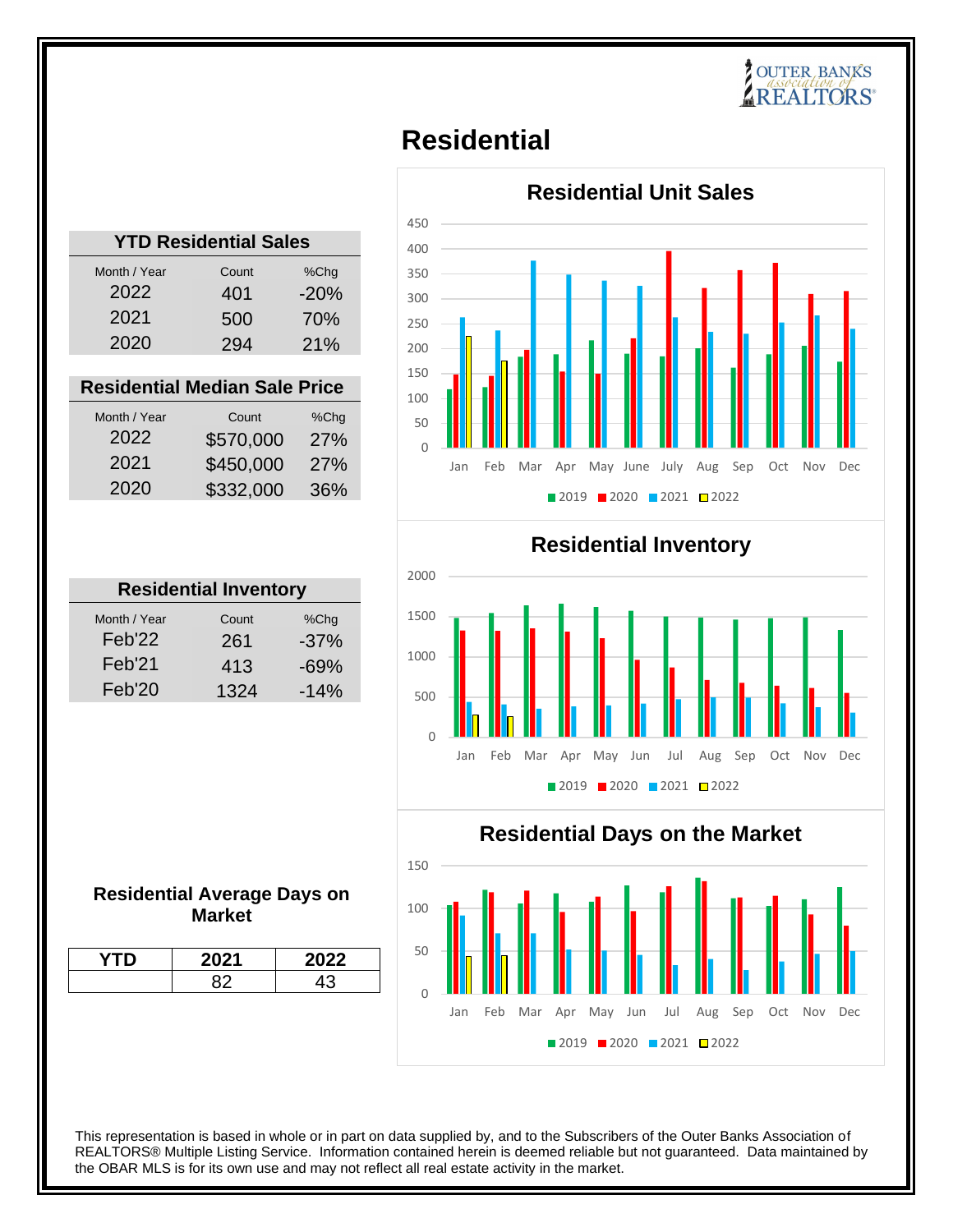# **POUTER BANKS**<br>*Association of* **REALTORS**

| d Yearly Sales |       |        | Lots / Lan |
|----------------|-------|--------|------------|
| Count          | %Chg  | 120    |            |
| 115            | $-7%$ | 100    |            |
| 123            | 98%   | 80     |            |
| 62             | 7%    | 60     |            |
|                |       | 40     |            |
| d Median Price |       | 20     |            |
| Count          | %Chq  | $\cap$ |            |

| <b>Lots / Land Yearly Sales</b> |       |       |  |
|---------------------------------|-------|-------|--|
| Month / Year                    | Count | %Chg  |  |
| 2022                            | 115   | $-7%$ |  |
| 2021                            | 123   | 98%   |  |
| 2020                            | 62    | 7%    |  |
|                                 |       |       |  |

### **Lots / Lan**

| Month / Year | Count     | %Chq   |
|--------------|-----------|--------|
| 2021         | \$110,242 | 15%    |
| 2020         | \$95,766  | 16%    |
| 2019         | \$82,563  | $-12%$ |
|              |           |        |

| <b>Lots / Land Inventory</b> |       |        |
|------------------------------|-------|--------|
| Month / Year                 | Count | %Chq   |
| Feb'22                       | 385   | $-34%$ |
| Feb'21                       | 586   | $-22%$ |
| Feb'20                       | 752   | $-1\%$ |
|                              |       |        |

| <b>Lots / Land Inventory</b> |       |        |  |
|------------------------------|-------|--------|--|
| Month / Year                 | Count | %Chg   |  |
| Feb'22                       | 385   | $-34%$ |  |
| Feb'21                       | 586   | $-22%$ |  |
| Feb'20                       | 752   | $-1\%$ |  |
|                              |       |        |  |

## **Lots / Land**







### **Lots / Land Average Days on Market**

| 2021 | 022 |
|------|-----|
|      | 155 |
|      |     |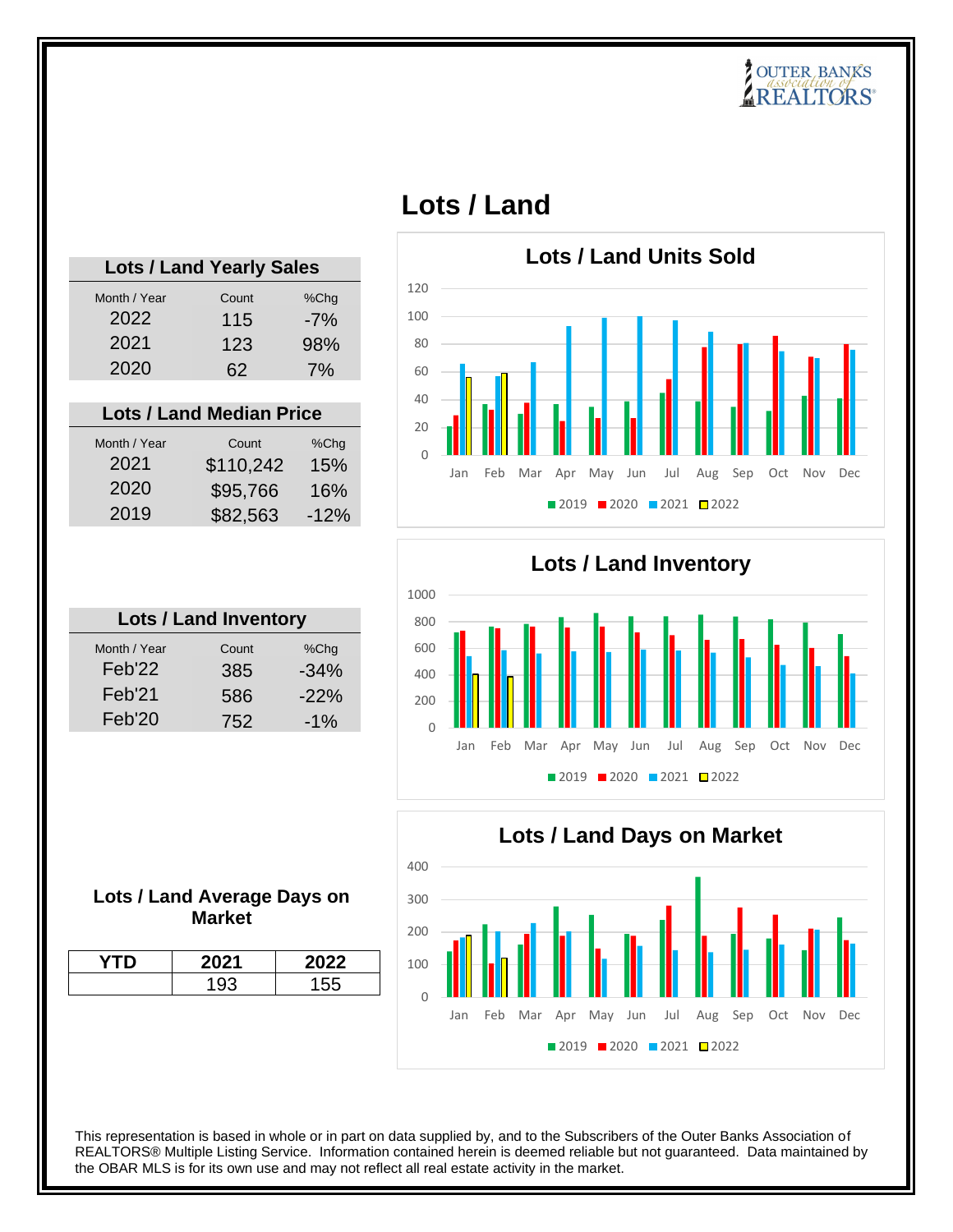## **Distressed Sales**

MLS Listed Short Sales / Bank Owned Properties

| Dare County & Surrounding Areas      |       |         |  |
|--------------------------------------|-------|---------|--|
| <b>Year to Date Distressed Sales</b> |       |         |  |
| Month / Year                         | Count | $%$ Chg |  |
| Feb'22                               | 1     | $0\%$   |  |
| Feb'21                               | 1     | $-88%$  |  |
| Feb'20                               | 8     | 300%    |  |



## **Distressed Inventory**

| Dare County & Surrounding Areas |       |        |
|---------------------------------|-------|--------|
| <b>Year to Date Distressed</b>  |       |        |
| <b>Inventory</b>                |       |        |
| Month / Year                    | Count | %Chg   |
| Feb'22                          | 3     | $-50%$ |
| Feb'21                          | 6     | $-63%$ |
| Feb'20                          | 16    | $-27%$ |
|                                 |       |        |

0 2 4 6 8 10 Jan Feb Mar Apr May Jun Jul Aug Sep Oct Nov Dec **Distressed Sales** ■ 2019 ■ 2020 ■ 2021 ■ 2022

**Dare County Foreclosures**

### 0 2 4 6 8 10 12 14 Mar-19 Jun-19 Sep-19 Dec-19 Mar-20 Jun-20 Sep-20 Dec-20 Mar-21 Jun-21 Sep-21 Dec-21

**Dare County Only Foreclosures** \*Court Ordered Foreclosures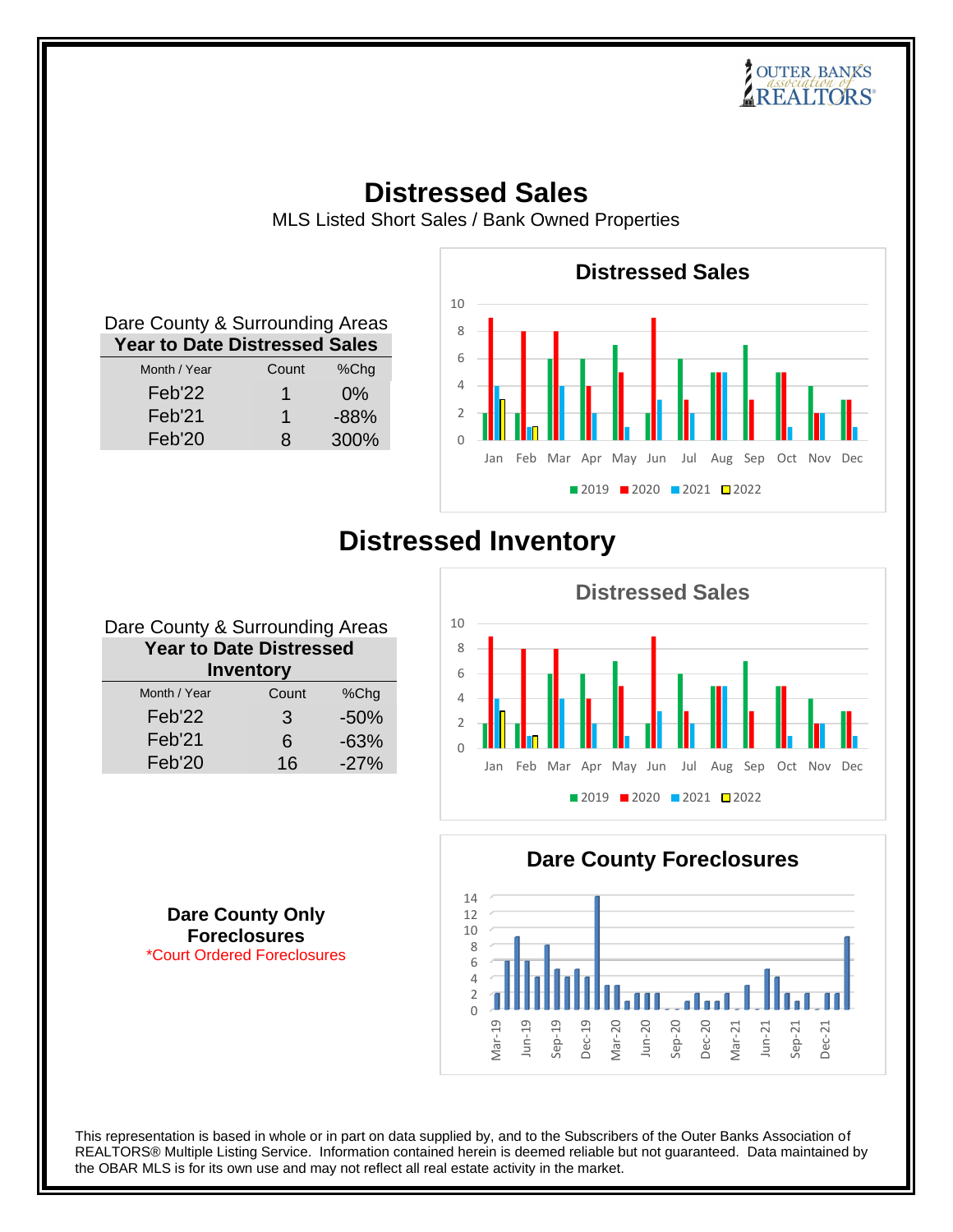# **POUTER BANKS**<br>*Association of* **REALTORS**

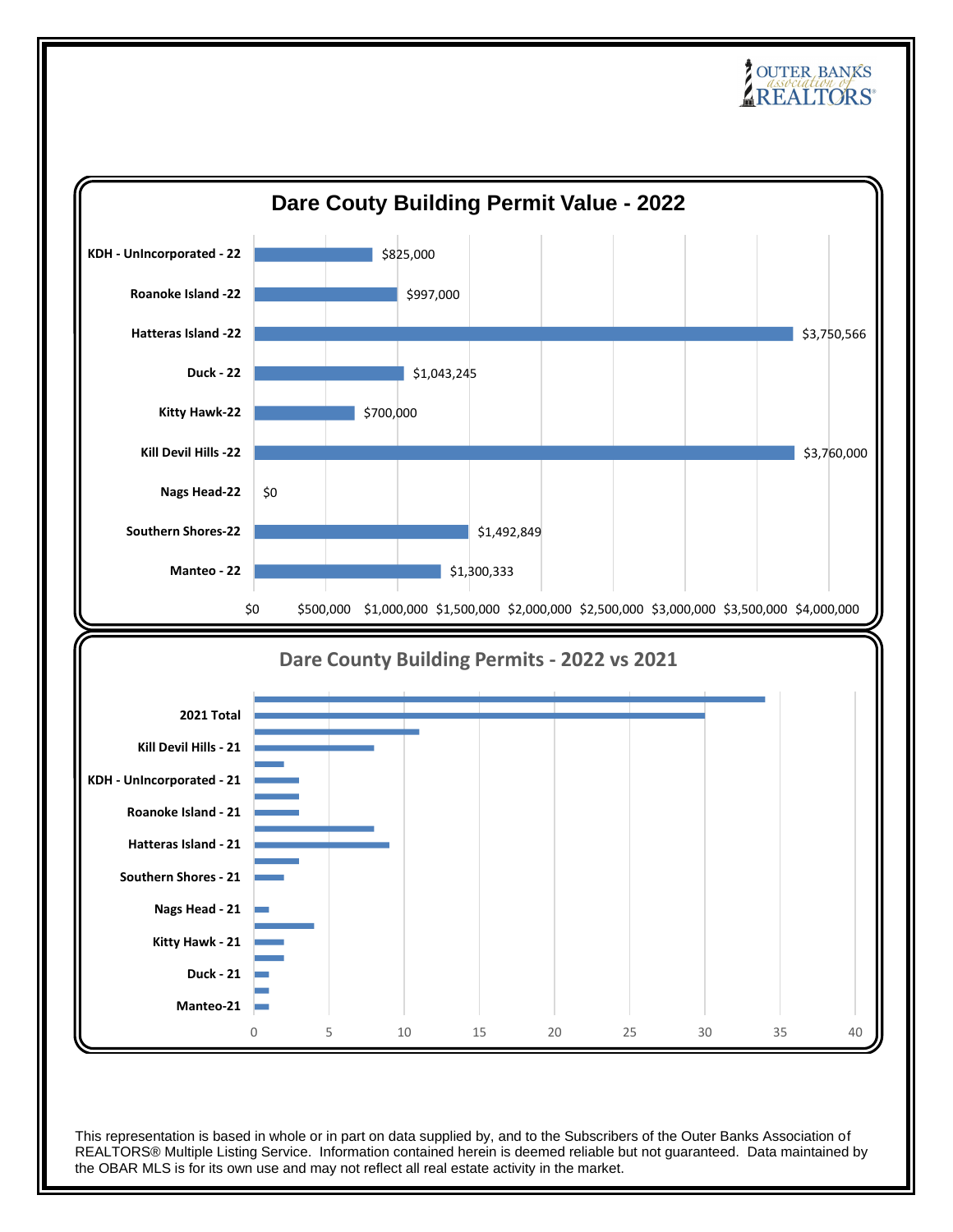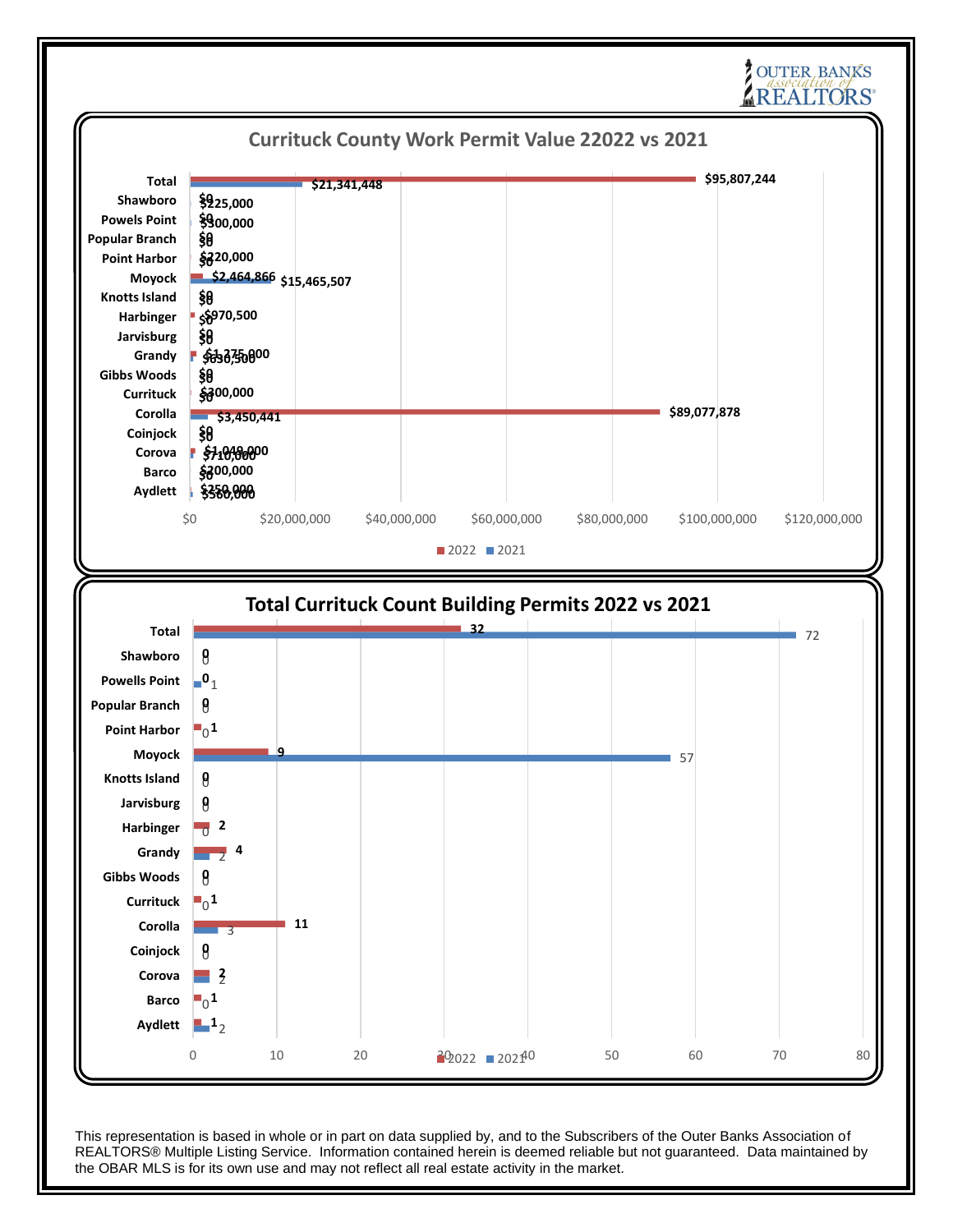## **Outer Banks Towns / Areas**

### **Corolla**

| <b>Average DOM - YTD</b> |    |
|--------------------------|----|
| 2021<br>2022             |    |
| 179                      | 47 |

| <b>Year to Date Sales</b> |       |        |
|---------------------------|-------|--------|
| Month / Year              | Count | %Chg   |
| 2022                      | 54    | $-35%$ |
| 2021                      | 83    | 159%   |
| 2020                      | 32    | 23%    |

| <b>Median Sales Price</b>             |           |     |
|---------------------------------------|-----------|-----|
| Month /<br><b>MSP</b><br>%Chg<br>Year |           |     |
|                                       |           |     |
| 2022                                  | \$827,500 | 14% |
| 2021                                  | \$725,450 | 30% |
| 2020                                  | \$560,000 | 14% |



**SOUTER BANKS** 

**Duck**



| <b>Year to Date Sales</b> |       |      |
|---------------------------|-------|------|
| Month /<br>Year           | Count | %Chg |
| 2022                      | 33    | 14%  |
| 2021                      | 29    | 21%  |
| 2020                      | 24    | 71%  |
|                           |       |      |

| <b>Median Sales Price</b> |            |         |
|---------------------------|------------|---------|
| Month /<br>Year           | <b>MSP</b> | $%$ Chg |
| 2022                      | \$879,000  | 35%     |
| 2021                      | \$650,000  | 25%     |
| 2020                      | \$520,000  | 5%      |

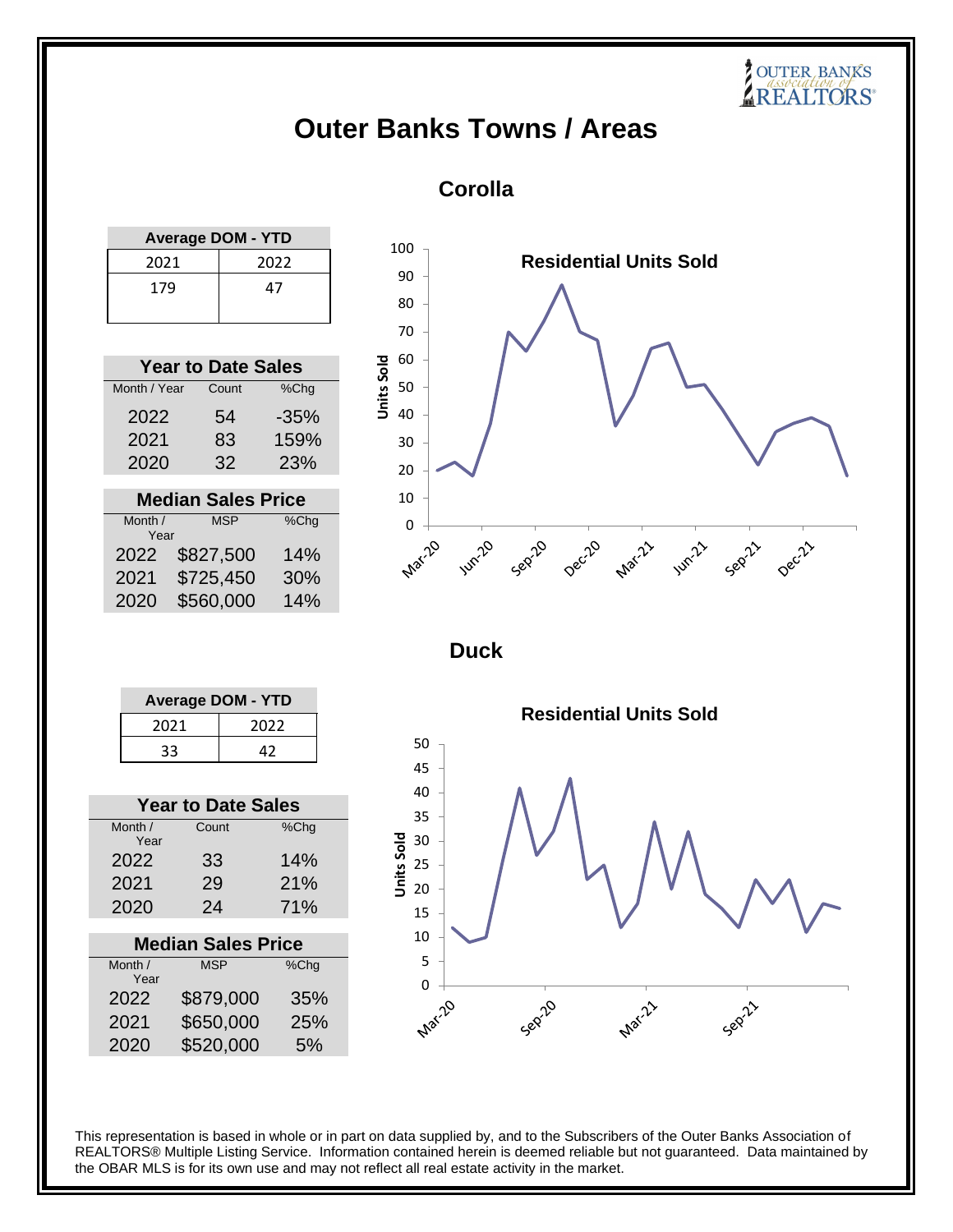## **Southern Shores**

| <b>Average DOM - YTD</b> |  |
|--------------------------|--|
| 2022<br>2021             |  |
| 67<br>43                 |  |

|              | <b>Year to Date Sales</b> |         |
|--------------|---------------------------|---------|
| Month / Year | Count                     | $%$ Chg |
| 2022         | 19                        | 19%     |
| 2021         | 16                        | $0\%$   |
| 2020         | 16                        | 100%    |
|              |                           |         |

| <b>Median Sales Price</b> |            |      |
|---------------------------|------------|------|
| Month /                   | <b>MSP</b> | %Chg |
| Year                      |            |      |
| 2022                      | \$816,500  | 25%  |
| 2021                      | \$655,000  | 28%  |
| 2020                      | \$510,000  | 8%   |



**Kitty Hawk**

| <b>Average DOM - YTD</b> |      |  |
|--------------------------|------|--|
| 2021                     | 2022 |  |
| 46                       | 20   |  |

| <b>Year to Date Sales</b> |       |        |
|---------------------------|-------|--------|
| Month / Year              | Count | %Chg   |
| 2022                      | 17    | $-11%$ |
| 2021                      | 19    | 58%    |
| 2020                      | 12    | $-25%$ |

| <b>Median Sales Price</b> |        |  |
|---------------------------|--------|--|
| <b>MSP</b>                | %Chg   |  |
| \$444,000                 | $-11%$ |  |
| \$500,000                 | 27%    |  |
| \$394,032                 | 5%     |  |
|                           |        |  |

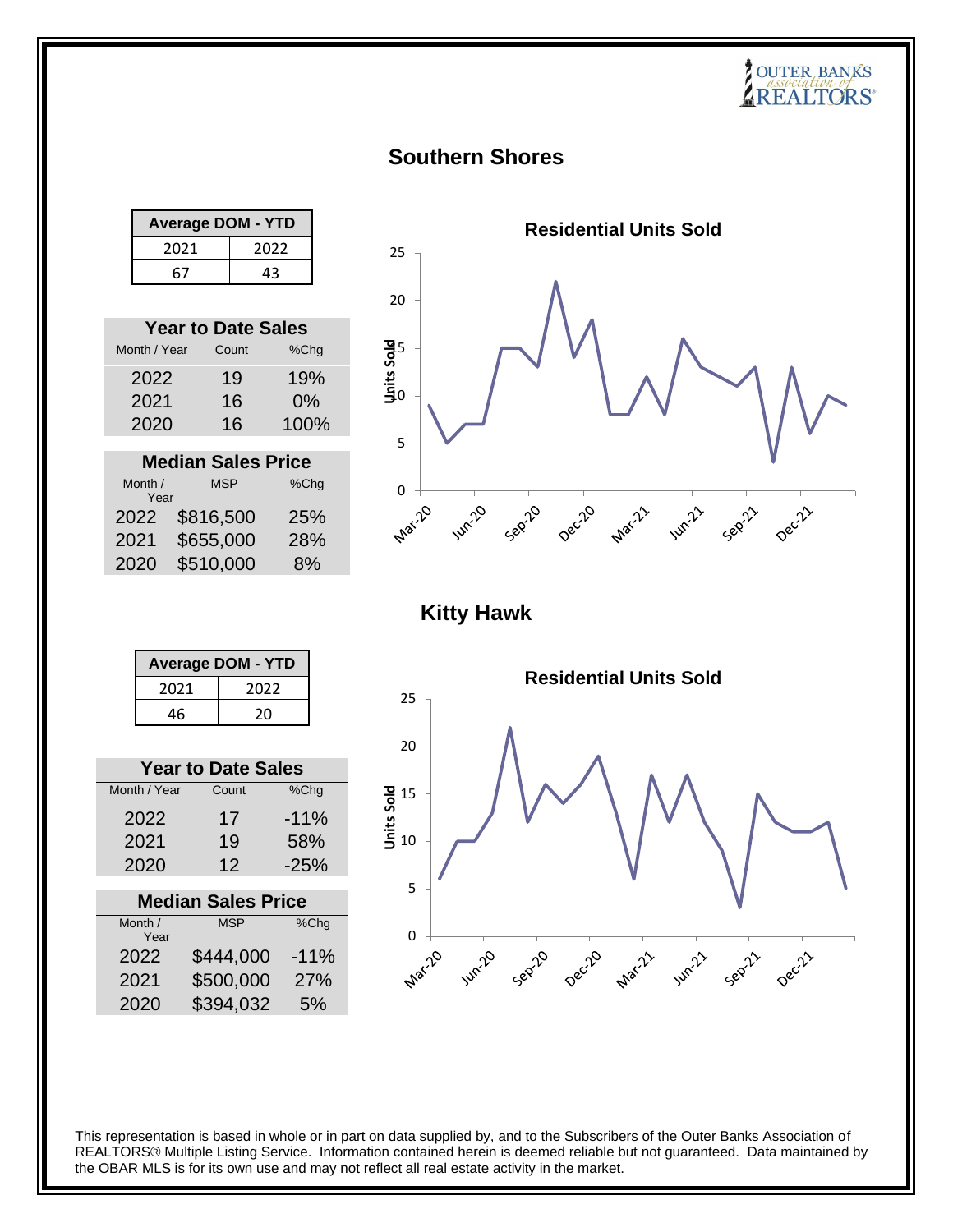**Colington**

| <b>Average DOM - YTD</b> |  |  |
|--------------------------|--|--|
| 2021<br>2022             |  |  |
| 33<br>23                 |  |  |

| <b>Year to Date Sales</b> |       |        |
|---------------------------|-------|--------|
| Month / Year              | Count | %Chg   |
| 2022                      | 19    | $-39%$ |
| 2021                      | 31    | 94%    |
| 2020                      | 16    | 0%     |

| <b>Median Sales Price</b> |            |         |  |  |
|---------------------------|------------|---------|--|--|
| Month /                   | <b>MSP</b> | $%$ Chg |  |  |
| Year                      |            |         |  |  |
| 2022                      | \$449,000  | 25%     |  |  |
| 2021                      | \$360,000  | 20%     |  |  |
| 2020                      | \$299,000  | 10%     |  |  |



**Kill Devil Hills**

| <b>Average DOM - YTD</b> |      |  |  |
|--------------------------|------|--|--|
| 2021                     | 2022 |  |  |
| 41                       | 31   |  |  |

| <b>Year to Date Sales</b> |       |       |  |  |
|---------------------------|-------|-------|--|--|
| Month / Year              | Count | %Chg  |  |  |
| 2022                      | 70    | $0\%$ |  |  |
| 2021                      | 70    | 75%   |  |  |
| 2020                      | 40    | 25%   |  |  |
|                           |       |       |  |  |

| <b>Median Sales Price</b> |            |      |  |  |
|---------------------------|------------|------|--|--|
| Month /                   | <b>MSP</b> | %Chg |  |  |
| Year                      |            |      |  |  |
| 2022                      | \$436,000  | 6%   |  |  |
| 2021                      | \$410,000  | 24%  |  |  |
| 2020                      | \$330,000  | 16%  |  |  |
|                           |            |      |  |  |

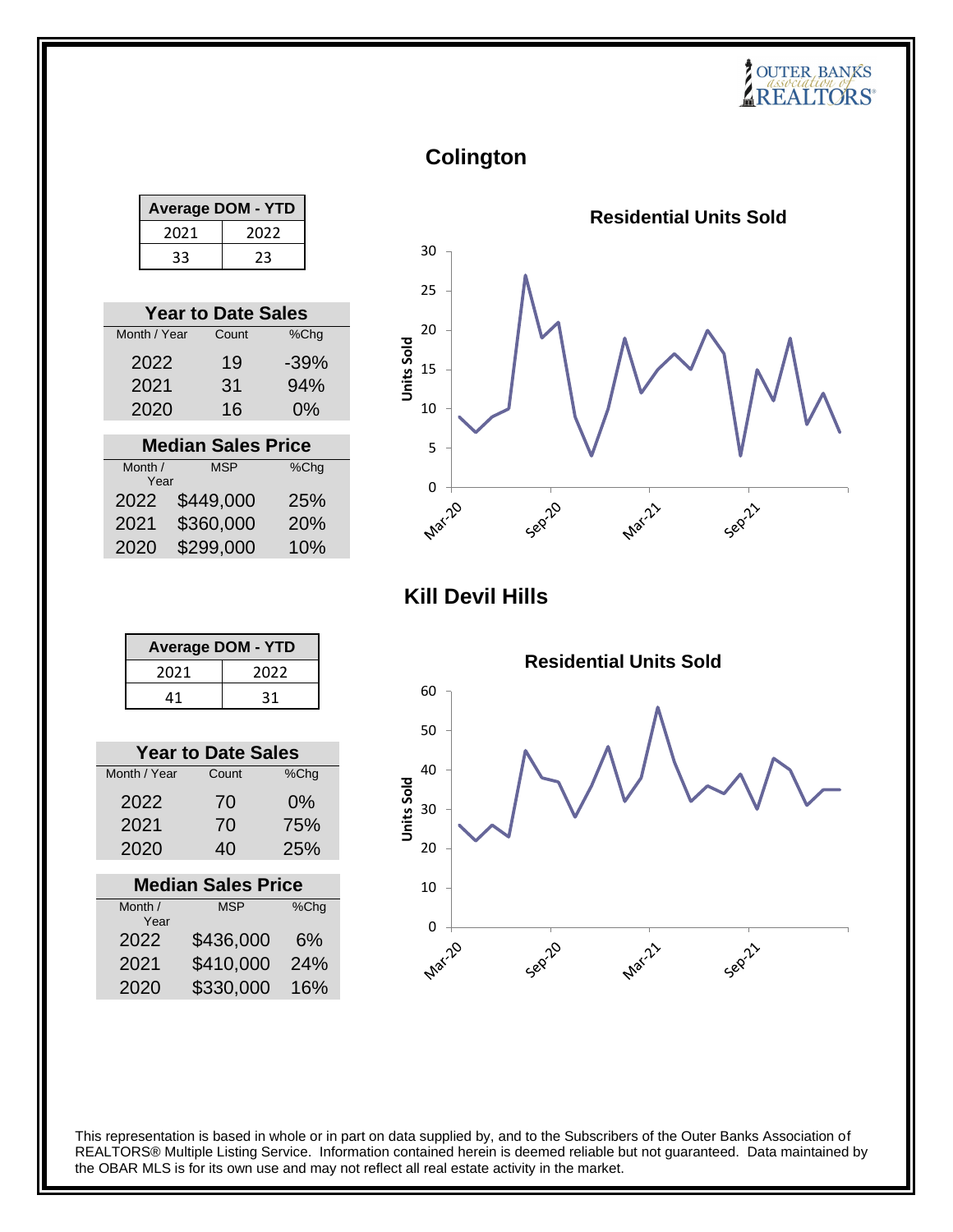## **Nags Head**

|         |              | <b>Average DOM - YTD</b>  |        |                                                          |                     |         |                               |        |  |
|---------|--------------|---------------------------|--------|----------------------------------------------------------|---------------------|---------|-------------------------------|--------|--|
|         | 2021         | 2022                      |        |                                                          |                     |         | <b>Residential Units Sold</b> |        |  |
|         | 92           | 42                        |        | 50                                                       |                     |         |                               |        |  |
|         |              |                           |        | 45                                                       |                     |         |                               |        |  |
|         |              | <b>Year to Date Sales</b> |        | 40                                                       |                     |         |                               |        |  |
|         | Month / Year | Count                     | %Chg   | 35                                                       |                     |         |                               |        |  |
|         |              |                           |        | <b>Units Sold</b><br>30                                  |                     |         |                               |        |  |
|         | 2022         | 40                        | $-29%$ | 25                                                       |                     |         |                               |        |  |
|         | 2021         | 56                        | 70%    | 20                                                       |                     |         |                               |        |  |
|         | 2020         | 33                        | 27%    | 15                                                       |                     |         |                               |        |  |
|         |              | <b>Median Sales Price</b> |        | 10                                                       |                     |         |                               |        |  |
| Month / |              | <b>MSP</b>                | %Chg   | 5                                                        |                     |         |                               |        |  |
|         | Year         |                           |        | $\mathbf 0$                                              |                     |         |                               |        |  |
| 2022    |              | \$792,500                 | 27%    |                                                          | <b>Marz</b> 20      | Sepilo  | Mar-21                        | Sepill |  |
| 2021    |              | \$625,000                 | 30%    |                                                          |                     |         |                               |        |  |
| 2020    |              | \$480,000                 | 20%    |                                                          |                     |         |                               |        |  |
|         |              |                           |        |                                                          | <b>All Hatteras</b> |         |                               |        |  |
|         |              | <b>Average DOM - YTD</b>  |        | 80                                                       |                     |         | <b>Residential Units Sold</b> |        |  |
|         | 2021         | 2022                      |        |                                                          |                     |         |                               |        |  |
|         | 189          | 66                        |        | 70                                                       |                     |         |                               |        |  |
|         |              |                           |        | 60                                                       |                     |         |                               |        |  |
|         |              | <b>Year to Date Sales</b> |        |                                                          |                     |         |                               |        |  |
|         | Month / Year | Count                     | %Chg   | $\frac{1}{9}$ 50<br>$\frac{1}{9}$ 40<br>$\frac{1}{9}$ 30 |                     |         |                               |        |  |
|         | 2022         | 65                        | $-23%$ |                                                          |                     |         |                               |        |  |
|         | 2021         | 84                        | 133%   |                                                          |                     |         |                               |        |  |
|         | 2020         | 36                        | $-8%$  |                                                          |                     |         |                               |        |  |
|         |              |                           |        | 20                                                       |                     |         |                               |        |  |
|         |              | <b>Median Sales Price</b> |        | 10                                                       |                     |         |                               |        |  |
| Month / | Year         | <b>MSP</b>                | %Chg   | $\pmb{0}$                                                |                     |         |                               |        |  |
| 2022    |              | \$519,000                 | $-1%$  | <b>Marz</b> 20                                           |                     | Seprico | Mar-21                        | Sepill |  |
| 2021    |              | \$523,000                 | 39%    |                                                          |                     |         |                               |        |  |
| 2020    |              | \$375,000                 | 10%    |                                                          |                     |         |                               |        |  |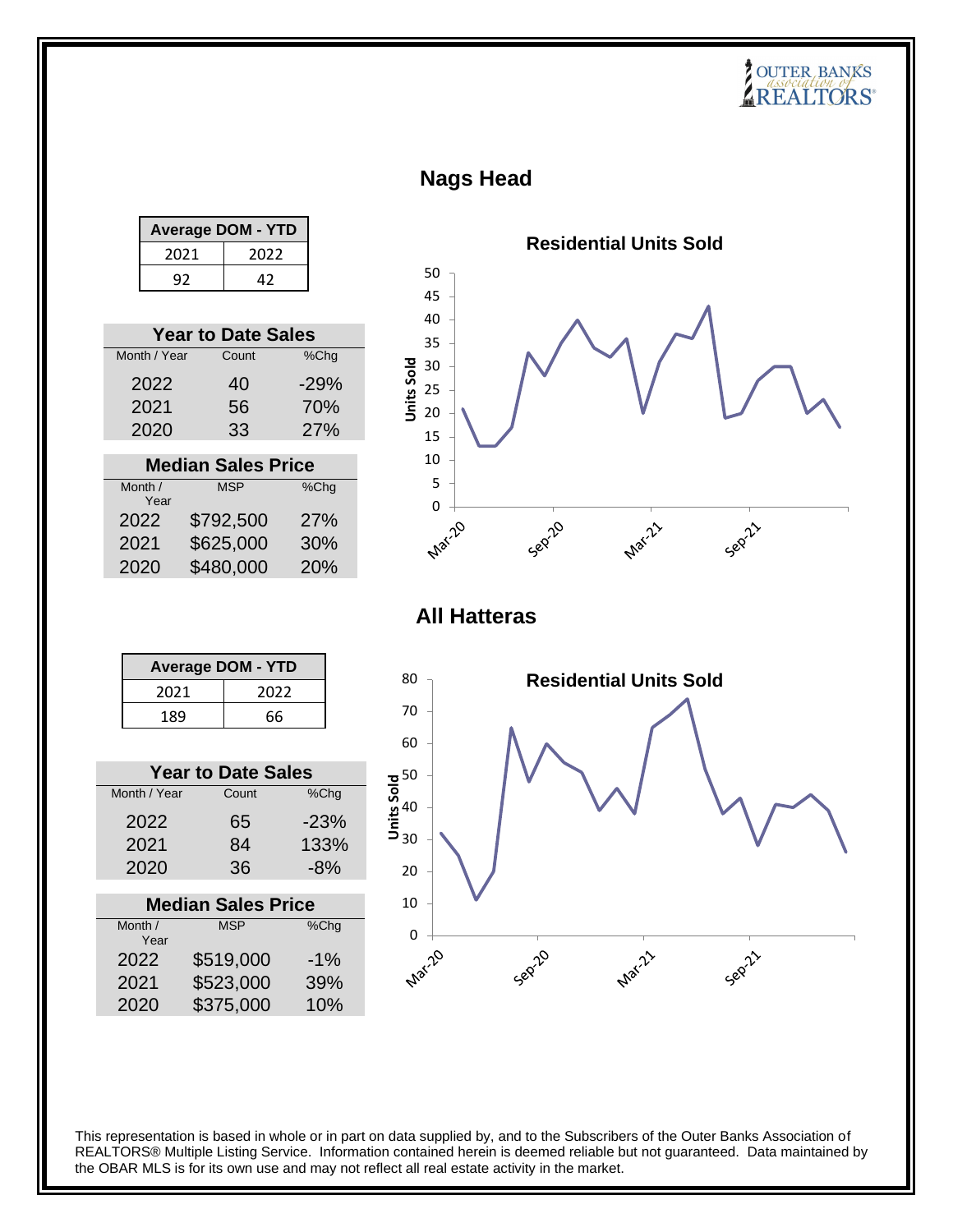## **Roanoke Island**

| <b>Average DOM - YTD</b> |      |  |  |
|--------------------------|------|--|--|
| 2021                     | 2022 |  |  |
| 66<br>47                 |      |  |  |

| <b>Year to Date Sales</b> |       |        |  |  |
|---------------------------|-------|--------|--|--|
| Month / Year              | Count | %Chg   |  |  |
| 2022                      | 27    | $-13%$ |  |  |
| 2021                      | 31    | 55%    |  |  |
| 2020                      | 20    | 54%    |  |  |

| <b>Median Sales Price</b> |            |      |  |  |
|---------------------------|------------|------|--|--|
| Month /                   | <b>MSP</b> | %Chg |  |  |
| Year                      |            |      |  |  |
| 2022                      | \$475,000  | 11%  |  |  |
| 2021                      | \$427,500  | 20%  |  |  |
| 2020                      | \$354,925  | 12%  |  |  |



**SOUTER BANKS** 

## **Currituck Mainland**

| <b>Average DOM - YTD</b> |      |  |
|--------------------------|------|--|
| 2021                     | 2022 |  |
| 40                       | 24   |  |

| <b>Year to Date Sales</b> |       |        |  |  |  |
|---------------------------|-------|--------|--|--|--|
| Month / Year              | Count | %Chg   |  |  |  |
| 2022                      | 26    | $-28%$ |  |  |  |
| 2021                      | 36    | 20%    |  |  |  |
| 2020                      | 30    | 7%     |  |  |  |

| <b>Median Sales Price</b> |            |      |  |  |
|---------------------------|------------|------|--|--|
| Month /                   | <b>MSP</b> | %Chg |  |  |
| Year                      |            |      |  |  |
| 2022                      | \$355,000  | 7%   |  |  |
| 2021                      | \$333,022  | 21%  |  |  |
| 2020                      | \$276,260  | 5%   |  |  |
|                           |            |      |  |  |